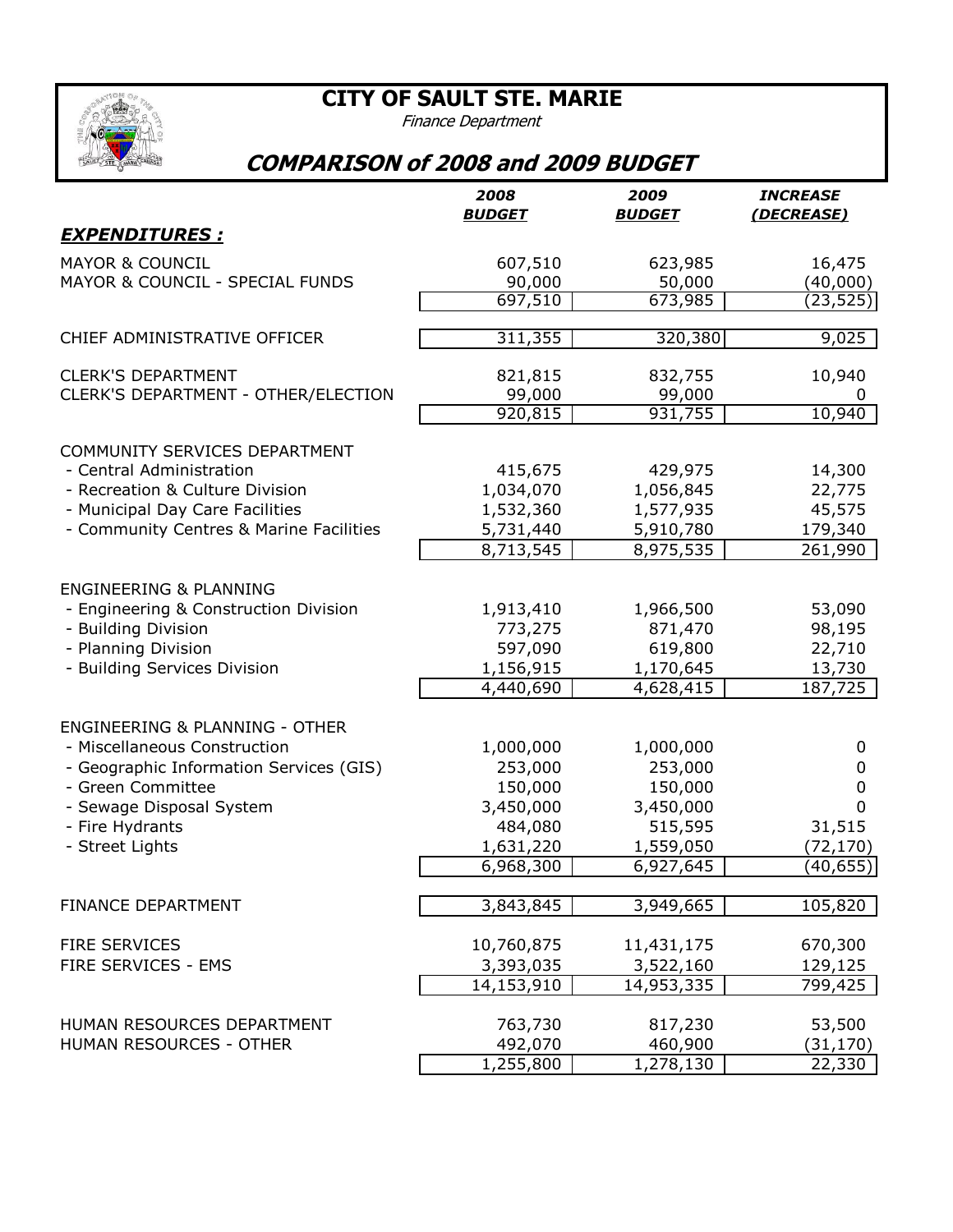|                                     | 2008<br><b>BUDGET</b>   | 2009<br><b>BUDGET</b>      | <b>INCREASE</b><br>(DECREASE) |
|-------------------------------------|-------------------------|----------------------------|-------------------------------|
| <b>EXPENDITURES</b> (continued):    |                         |                            |                               |
| <b>LEGAL DEPARTMENT</b>             | 587,170                 | 601,700                    | 14,530                        |
| LEGAL - PROVINCIAL OFFENCES         | 578,305                 | 608,425                    | 30,120                        |
|                                     | 1,165,475               | 1,210,125                  | 44,650                        |
| <b>LIBRARY BOARD</b>                | 2,511,560               | 2,585,810                  | 74,250                        |
| POLICE SERVICES BOARD               | 20,812,750              | 21,270,355                 | 457,605                       |
|                                     |                         |                            |                               |
| PUBLIC WORKS & TRANSPORTATION       |                         |                            |                               |
| - Public Works Division             | 21,569,818              | 25,000,807                 | 3,430,989                     |
| - Transit & Parking Division        | 8,753,835               | 9,063,690                  | 309,855                       |
| - Cemetery Division                 | 1,025,690               | 1,047,035                  | 21,345                        |
| - Parks Division                    | 2,777,925<br>34,127,268 | 0<br>35,111,532            | (2,777,925)<br>3,762,189      |
|                                     |                         |                            |                               |
| SOCIAL SERVICES DEPARTMENT          |                         |                            |                               |
| - Administration & OW Programs      | 5,733,510               | 5,675,330                  | (58, 180)                     |
| - Community Child Care Division     | 487,535                 | 498,915                    | 11,380                        |
| - Social Housing                    | 2,020,625               | 2,029,305                  | 8,680                         |
| - Accessibility Programs            | 99,000                  | 99,000                     | 0                             |
|                                     | 8,340,670               | 8,302,550                  | (38, 120)                     |
| OTHER MUNICIPAL AREAS               |                         |                            |                               |
| - Corporate Financial Expenses      | 2,489,310               | 2,534,508                  | 45,198                        |
| - Corporate Insurance               | 1,067,500               | 1,227,625                  | 160,125                       |
| - Administrative Accounts           | 1,004,485               | 1,033,800                  | 29,315                        |
| - Grants to Outside Agencies        | 1,454,290               | 1,565,722                  | 111,432                       |
| - Grants - Cultural Advisory Board  | 63,900                  | 53,900                     | (10,000)                      |
|                                     | 6,079,485               | 6,415,555                  | 336,070                       |
| <b>LEVY BOARDS</b>                  |                         |                            |                               |
| - DSSAB Levy                        | 20,489,620              | 22,357,255                 | 1,867,635                     |
| - Algoma Public Health              | 1,979,375               | 1,979,375                  | 0                             |
|                                     | 22,468,995              | 24,336,630                 | 1,867,635                     |
| ECONOMIC DEVELOPMENT INITIATIVES    |                         |                            |                               |
| - EDC (Economic Development Corp)   | 1,362,970               | 1,348,890                  | (14,080)                      |
| - Other Economic Initiatives        | 367,890                 | 347,890                    | (20,000)                      |
| - Economic Diversification Fund     | 500,000                 | 500,000                    | 0                             |
|                                     | 2,230,860               | 2,196,780                  | (34,080)                      |
|                                     |                         |                            |                               |
| PROVISIONS FOR RESERVES             |                         |                            |                               |
| - Hospital Donation                 | 2,100,000               | 2,100,000                  | 0                             |
| - Capital from Current              | 1,736,250               | 700,000                    | (1,036,250)                   |
| - Landfill Site Reserve             | 1,440,565               | 1,440,565                  | 0                             |
| - Sewer Capital Reserve             | 5,701,835               | 6,074,300                  | 372,465                       |
| - Other Reserves                    | 1,699,053               | 1,256,000                  | (443, 053)                    |
|                                     | 12,677,703              | 11,570,865                 | (1, 106, 838)                 |
| CAPITAL & LONG TERM DEBT (net Levy) | 10,119,875              | $\overline{10}$ , 119, 875 | 0                             |
| <b>TOTAL EXPENDITURE - BUDGET</b>   | 161,840,411             | 165,758,922                | 3,918,511                     |